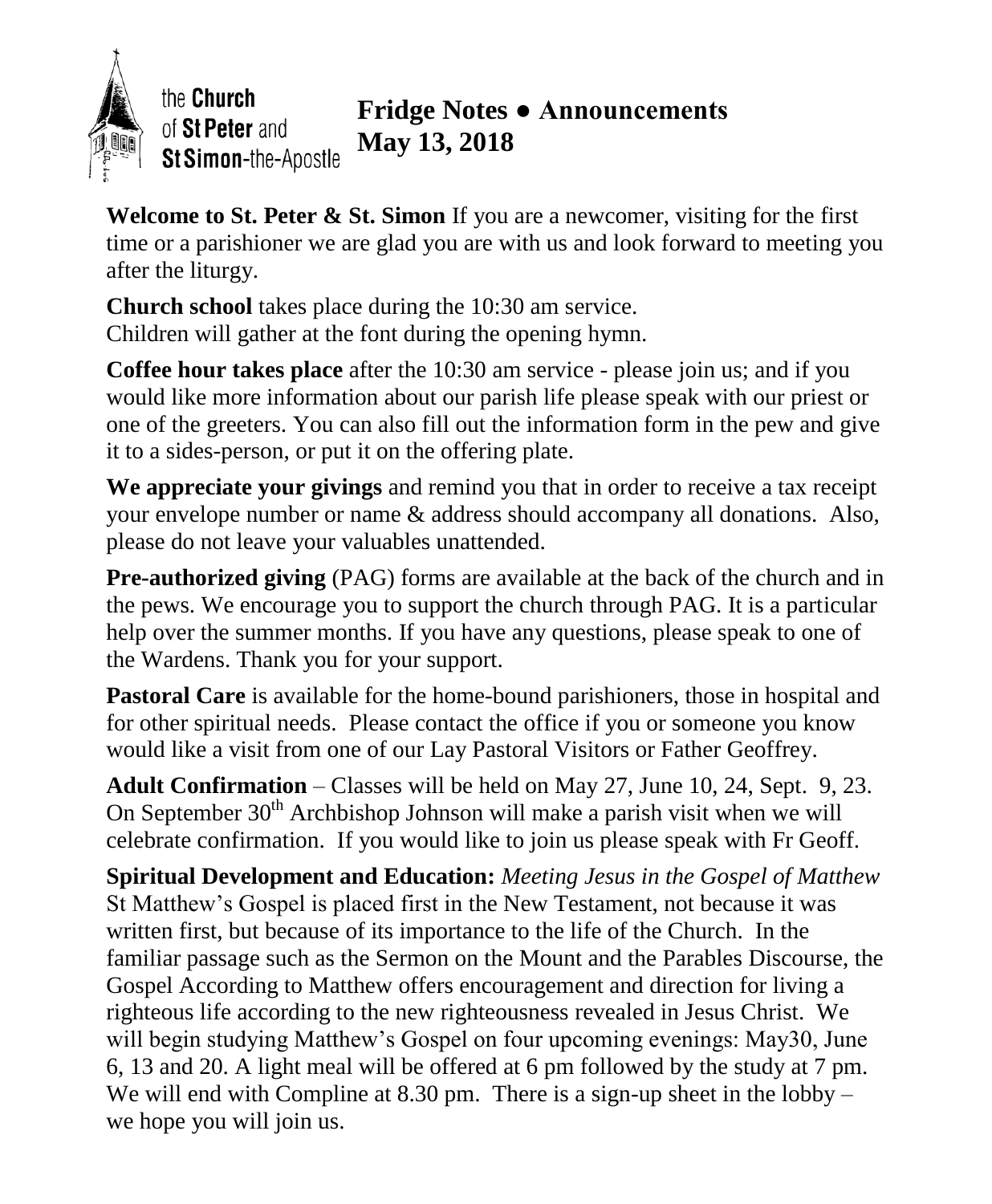## **THIS WEEK AT ST. PETER & ST. SIMON**

**Wednesday, May 16:** Easter Feria 11 am – Holy Eucharist with Anointing for Healing (in the Chapel) **Sunday, May 20:** The Day of Pentecost 8:30 am Holy Eucharist celebrated from The *BCP* 9:30 am Coffee & Conversation discussing the readings of the day. 10:30 am Holy Eucharist (Traditional) *Readings: Acts 2.1–21, 21–26 / Romans 8.22–27 / John 15.26–27; 16.4b–15* **Sunday, June 17:** Parish Summer BBQ **Last Tuesday of the Month:** 6 pm Candlelight Evening Prayer Service

**Website** When going to our website, please go to **stpeterstsimon.ca**. This is our new site. It is currently being enhanced. Thank You.

**The Walking Group** went to High Park on Monday with Father Geoff and Bonnie the dog. If you would like to join us, please speak with Carol Peck 416- 920-3425 or email ctpeck35hotmailcom@yahoo.ca





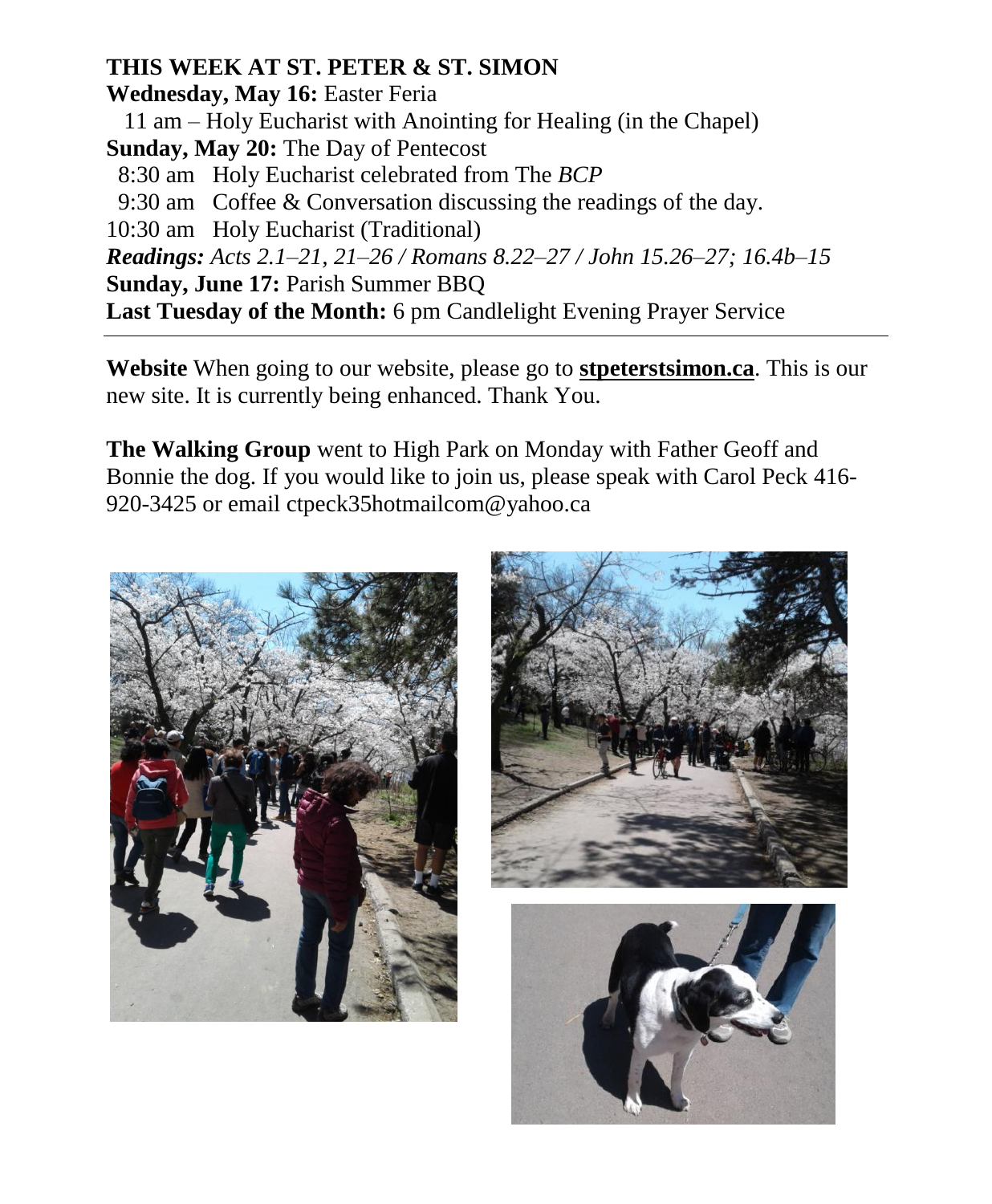**Seeing Visions, Dreaming Dreams May 10 – 20** St. James Cathedral (65 Church St, Toronto) Weekdays & Sun: 7-5:30 pm Sat: 9 am-5 pm Free admission St. James Cathedral presents the inaugural showing of textile & mixed-media artist Hilary Rice's exhibit  $\&$  sale. A presence in the Canadian textile art world since 2002, Rice is known for her colour-filled, skillfully embellished, flowing, textilebased works. Rice's innovative techniques and use of unusual materials mark her experimental artistic style. Guided by her faith and her connection to the natural world, Rice's work is layered with spiritual and earthly themes. Visit the Cathedral between May 10 - 20 and experience the powerful artwork of one of Canada's most prominent textile artists. Many of the pieces will be available to purchase. Admission is free, with donations in support of the Primate's World Relief and Development Fund welcome. For further questions or to arrange a tour, please contact Nancy Mallett at archives@stjamescathedral.ca or 416-364-7865 ext \*233 Artist on Site: Ms. Rice will be on site May 10-12, 18, 19 from 1-5 pm with a demonstration occurring from 2 - 3 pm and a talk beginning at 3:30 pm.

**Grief Recovery Support Group May 13 – July 1** Hope does not tell us that soon life will be the same again as it was before the loss. No, hope tells us that pieces are there for us to put together, if only we will give ourselves to the doing of it. -Joan Chittitster, "The Way of the Cross: The Path to New Life" The first several months after a loss tend to be a time of acute pain and personal disorganization. Then, gradually, one becomes more ready to seek the path forward, often in the company of others. Our support group is for that time, the time when the first stages of shock and loss have passed and you are trying to figure out how to integrate the changes that this experience has brought to your life. This 8-week small group series is a support for those coping with loss and grief. Sessions will be Sunday afternoons from 2:30 to 4:00pm in the Cathedral Centre beginning *Sunday, May 13* and ending *Sunday, July 1*. If you are interested in the group, please contact Parish Nurse Lanadee Lampman at llampman@stjamescathedral.ca or 416-364-7865 ext \*232. All information will be kept confidential.

**Advisory Board** The next Advisory Board meeting is on Saturday May 26th at 9:30 am. Breakfast treats will be provided at 9:00 am. It is hoped that all who received minutes of the April meeting will attend in May.

**Pentecost Food Drive** From now until the Feast of Pentecost (May 20<sup>th</sup>) we will collect non-perishable food items for the St. Bart's Food Bank. Please place donation of food in the bins located in the Church.